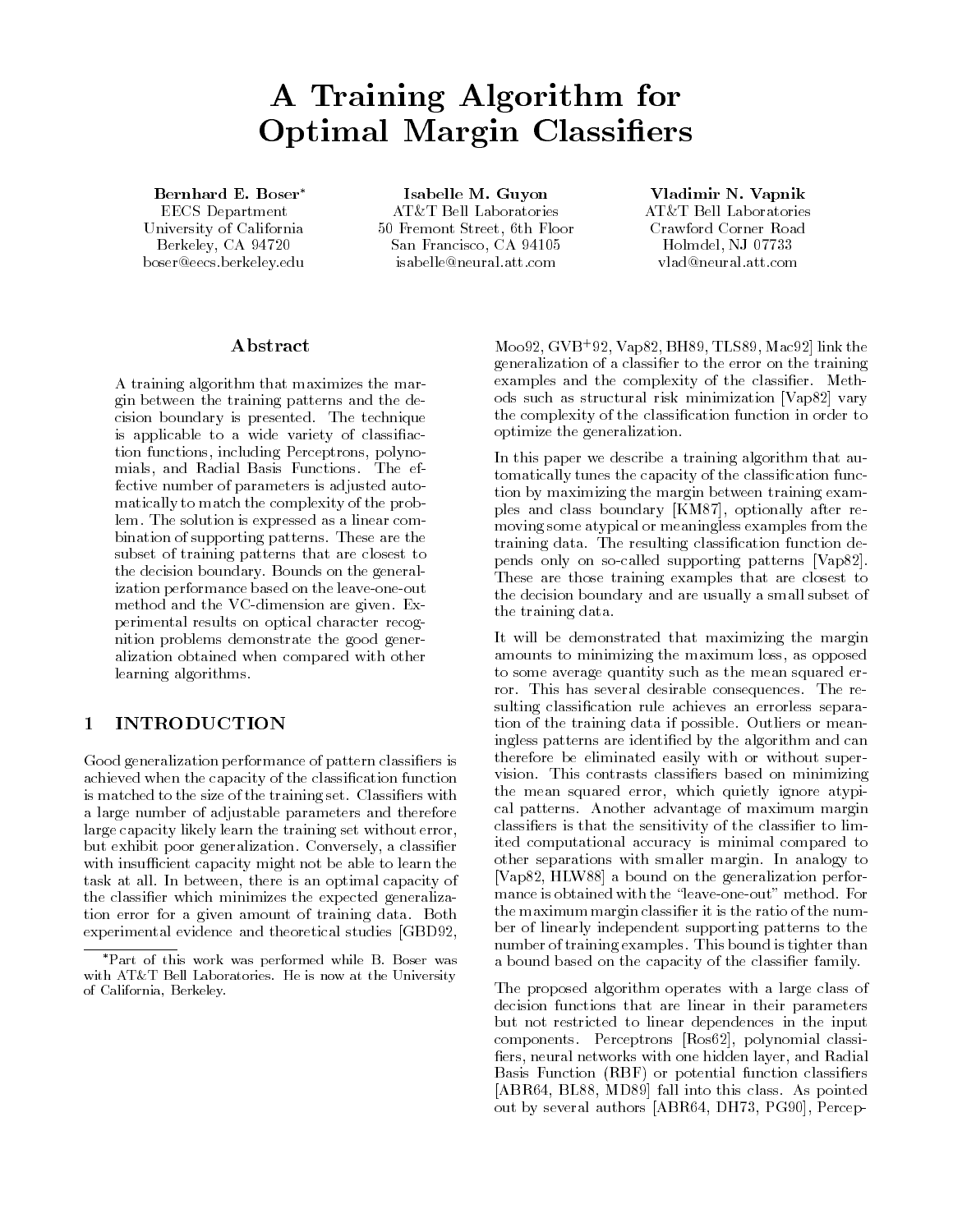trons have a dual kernel representation implementing the same decision function. The optimal margin algorithm exploits this duality both for improved efficiency and flexibility. In the dual space the decision function is expressed as a linear combination of basis functions parametrized by the supporting patterns The support ing patterns correspond to the class centers of RBF classifiers and are chosen automatically by the maximum margin training procedure. In the case of polynomial classifiers, the Perceptron representation involves an untractable number of parameters. This problem is overcome in the dual space representation, where the classification rule is a weighted sum of a kernel function [Pog75] for each supporting pattern. High order polynomial classifiers with very large training sets can therefore be handled efficiently with the proposed algorithm.

The training algorithm is described in Section 2. Section  summarizes important properties of optimal margin classifiers. Experimental results are reported in Section  $4.$ 

## 2 MAXIMUM MARGIN TRAINING ALGORITHM

The maximum margin training algorithm finds a decision function for pattern vectors  $x$  of dimension *n* belonging to either of two classes A and B. The input to the training algorithm is a set of  $p$  examples  $x_i$  with labels  $y_i$ :

$$
(\mathbf{x}_1, y_1), (\mathbf{x}_2, y_2), (\mathbf{x}_3, y_3), \dots, (\mathbf{x}_p, y_p)
$$
\n
$$
\text{where } \begin{cases} y_k = 1 & \text{if } \mathbf{x}_k \in \text{class A} \\ y_k = -1 & \text{if } \mathbf{x}_k \in \text{class B.} \end{cases} \tag{1}
$$

From these training examples the algorithm finds the parameters of the decision function  $D(\mathbf{x})$  during a learning phase. After training, the classification of unknown patterns is predicted according to the following rule

$$
\mathbf{x} \in \mathbf{A} \quad \text{if } D(\mathbf{x}) > 0
$$
  

$$
\mathbf{x} \in \mathbf{B} \quad \text{otherwise.} \tag{2}
$$

The decision functions must be linear in their parame ters but are not restricted to linear dependences of x. These functions can be expressed either in direct, or in dual space The direct space notation is identical to the Perceptron decision function Ros

$$
D(\mathbf{x}) = \sum_{i=1}^{N} w_i \varphi_i(\mathbf{x}) + b.
$$
 (3)

In this equation the  $\varphi_i$  are predefined functions of **x**, and the  $w_i$  and b are the adjustable parameters of the decision function. Polynomial classifiers are a special case of Perceptrons for which  $\varphi_i(\mathbf{x})$  are products of components of  $\mathbf{x}$ .

In the dual space, the decision functions are of the form

$$
D(\mathbf{x}) = \sum_{k=1}^{p} \alpha_k K(\mathbf{x}_k, \mathbf{x}) + b,
$$
 (4)

The coefficients  $\alpha_k$  are the parameters to be adjusted and the  $x_k$  are the training patterns. The function K is a predefined kernel, for example a potential function ABR - or any Radial Basis Function BL MD Under certain conditions [CH53], symmetric kernels possess finite or infinite series expansions of the form

$$
K(\mathbf{x}, \mathbf{x}') = \sum_{i} \varphi_{i}(\mathbf{x}) \varphi_{i}(\mathbf{x}'). \tag{5}
$$

In particular, the kernel  $K(\mathbf{x}, \mathbf{x}) = (\mathbf{x} \cdot \mathbf{x} + 1)^2$  corresponds to a polynomial expansion  $\varphi(\mathbf{x})$  of order q  $[Pog75]$ .

Provided that the expansion stated in equation 5 exists, equations a distribution of the same supposessed in the same control decision function and

$$
w_i = \sum_{k=1}^{p} \alpha_k \varphi_i(\mathbf{x}_k).
$$
 (6)

The parameters  $w_i$  are called direct parameters, and the  $\alpha_k$  are referred to as dual parameters.

The proposed training algorithm is based on the "generalized portrait" method described in [Vap82] that constructs separating hyperplanes with maximum margin Here this algorithm is extended to train classifiers linear in their parameters. First, the margin between the class boundary and the training patterns is formulated in the direct space. This problem description is then transformed into the dual space by means of the La grangian The resulting problem is that of maximizing a quadratic form with constraints and is amenable to ecient numeric optimization algorithms Lue-

#### MAXIMIZING THE MARGIN IN THE  $2.1$ DIRECT SPACE

In the direct space the decision function is

$$
D(\mathbf{x}) = \mathbf{w} \cdot \boldsymbol{\varphi}(\mathbf{x}) + b,\tag{7}
$$

where **w** and  $\varphi(\mathbf{x})$  are N dimensional vectors and b is a bias. It defines a separating hyperplane in  $\varphi$ -space. The distance between this hyperplane and pattern x is  $D(\mathbf{x})/||\mathbf{w}||$  (Figure 1). Assuming that a separation of the training set with margin  $M$  between the class boundary and the training patterns exists, all training patterns fulfill the following inequality:

$$
\frac{y_k D(\mathbf{x}_k)}{\|\mathbf{w}\|} \ge M.
$$
 (8)

The objective of the training algorithm is to find the parameter vector  $\bf{w}$  that maximizes  $M$ :

$$
M^* = \max_{\mathbf{W}, \|\mathbf{W}\| = 1} M \tag{9}
$$

subject to 
$$
y_k D(\mathbf{x}_k) \geq M
$$
,  $k = 1, 2, ..., p$ .

Ine bound *M* is attained for those patterns satisfying

$$
\min_{k} y_{k} D(\mathbf{x}_{k}) = M^{*}.
$$
 (10)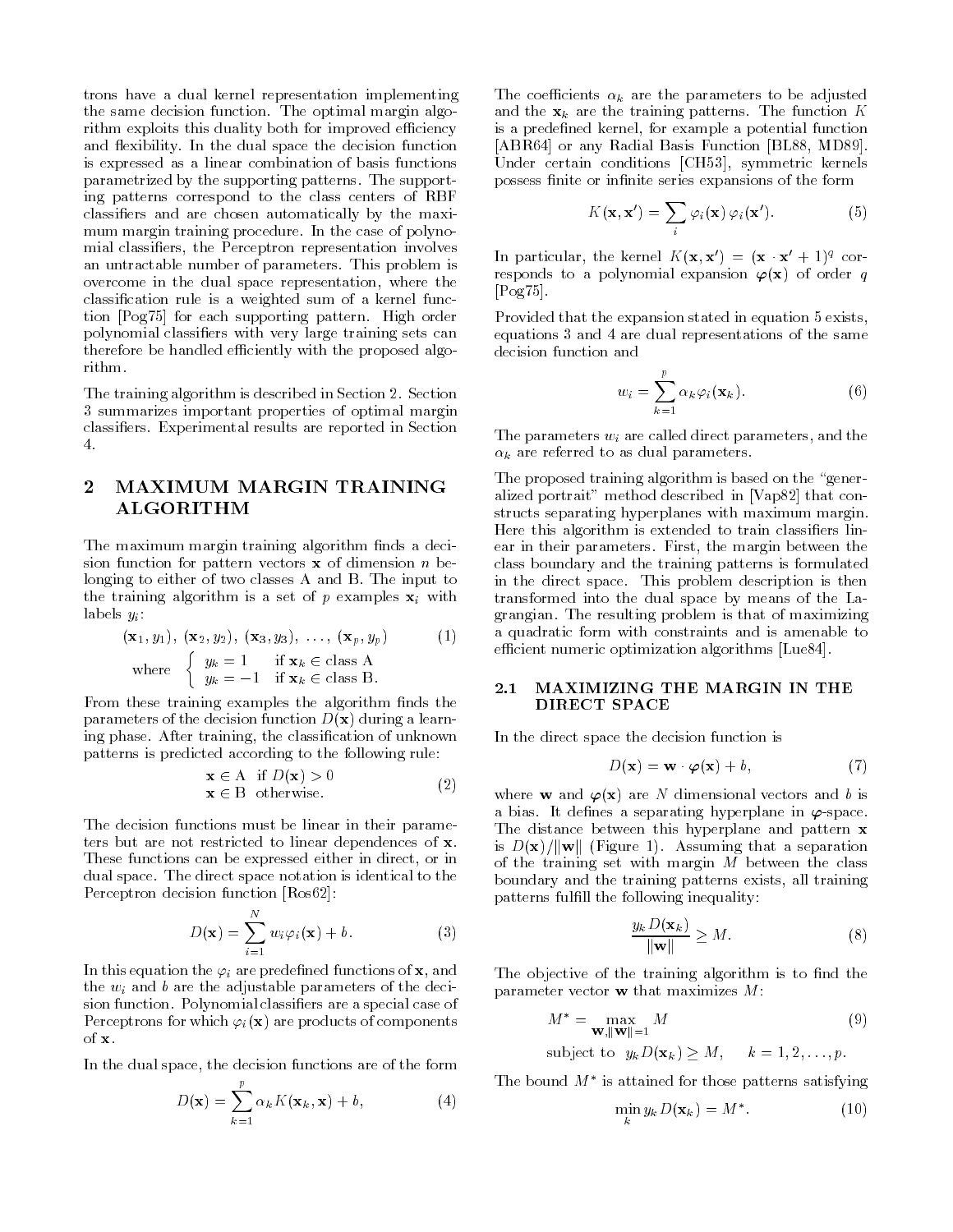



Figure Maximum margin linear decision function Dx w - x <sup>b</sup> x The gray levels encode the absolute value of the decision function (solid black corresponds to  $D(\mathbf{x}) = 0$ ). The numbers indicate the supporting patterns.

These patterns are called the supporting patterns of the decision boundary

A decision function with maximum margin is illustrated in figure 1. The problem of finding a hyperplane in  $\varphi$ -space with maximum margin is therefore a minimax problem

$$
\max_{\mathbf{W}, \|\mathbf{W}\|=1} \min_{k} y_k D(\mathbf{x}_k). \tag{11}
$$

The norm of the parameter vector in equations 9 and 11 is fixed to pick one of an infinite number of possible solutions that differ only in scaling. Instead of fixing the norm of  $w$  to take care of the scaling problem, the product of the margin  $M$  and the norm of a weight vector  $\bf{w}$  can be fixed.

$$
M\|\mathbf{w}\| = 1.\tag{12}
$$

Thus, maximizing the margin  $M$  is equivalent to minimizing the norm  $\|\mathbf{w}\|$ .<sup>1</sup> Then the problem of finding a maximum margin separating hyperplane w stated in reduces to solving the following quadratic problem

$$
\min_{\mathbf{W}} \|\mathbf{w}\|^2 \tag{13}
$$

under conditions  $y_k D(\mathbf{x}_k) > 1$ ,  $k = 1, 2, ..., p$ .

The maximum margin is  $M^* = 1/||\mathbf{w}^*||$ .

In principle the problem stated in 13 can be solved directly with numerical techniques. However, this approach is impractical when the dimensionality of the  $\varphi$ -space is large or infinite. Moreover, no information is gained about the supporting patterns

### 2.2 MAXIMIZING THE MARGIN IN THE DUAL SPACE

Problem 13 can be transformed into the dual space by means of the Lagrangian Lue-

$$
L(\mathbf{w}, b, \alpha) = \frac{1}{2} ||\mathbf{w}||^2 - \sum_{k=1}^p \alpha_k [y_k D(\mathbf{x}_k) - 1](14)
$$
  
subject to  $\alpha_k \ge 0$ ,  $k = 1, 2, ..., p$ .

The factors  $\alpha_k$  are called Lagrange multipliers or Kühn-Tucker coefficients and satisfy the conditions

$$
\alpha_k \left( y_k D(\mathbf{x}_k) - 1 \right) = 0, \quad k = 1, 2, \dots, p. \tag{15}
$$

The factor one half has been included for cosmetic rea sons; it does not change the solution.

The optimization problem 13 is equivalent to searching a saddle point of the function  $L(\mathbf{w}, b, \alpha)$ . This saddle point is a the minimum of  $L(\mathbf{w}, b, \alpha)$  with respect to  $\mathbf{w}$ , and a maximum with respect to  $\alpha$   $(\alpha_k \geq 0)$ . At the solution, the following necessary condition is met:

$$
\frac{\partial L}{\partial \mathbf{w}} = \mathbf{w}^* - \sum_{k=1}^p \alpha_k^* y_k \boldsymbol{\varphi}_k = 0,
$$

hence

$$
\mathbf{w}^* = \sum_{k=1}^P \alpha_k^* y_k \varphi_k.
$$
 (16)

The patterns which satisfy  $y_kD(\mathbf{x}_k) = 1$  are the supporting patterns According to equation the vector  $\bf w$  -that specifies the hyperplane with maximum margin  $\bf w$ is a linear combination of only the supporting patterns which are those patterns for which  $\alpha_k^* \neq 0$ . Usually the number of supporting patterns is much smaller than the number  $p$  of patterns in the training set.

If the training data is not linearly separable the maximum margin may be negative In this case- Mkwk is imposed. Maximizing the margin is then equivalent to maximizing  $\|\mathbf{w}\|$ .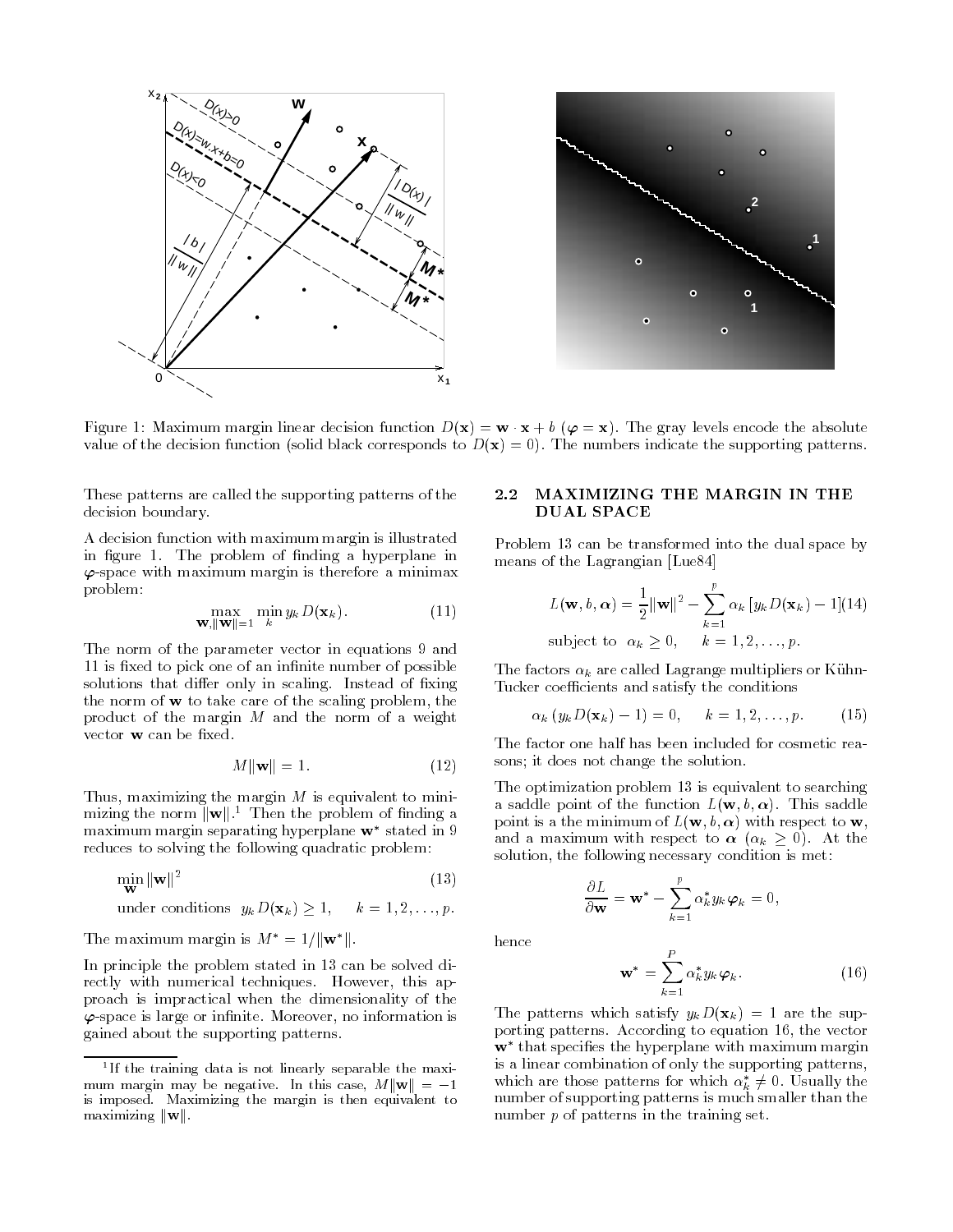The dependence of the Lagrangian  $L(\mathbf{w}, b, \alpha)$  on the weight vector **w** is removed by substituting the expansion of  $w$  –given by equation to for  $w$ . Further transformations using 3 and 5 result in a Lagrangian which is a function of the parameters  $\alpha$  and the bias b only:

$$
J(\boldsymbol{\alpha},b) = \sum_{k=1}^{p} \alpha_k (1 - by_k) - \frac{1}{2} \boldsymbol{\alpha} \cdot \boldsymbol{H} \cdot \boldsymbol{\alpha}, \quad (17)
$$
  
subject to  $\alpha_k \ge 0$ ,  $k = 1, 2, ..., p$ .

Here **H** is a square matrix of size  $p \times p$  with elements

$$
H_{kl} = y_k y_l K(\mathbf{x}_k, \mathbf{x}_l).
$$

In order for a unique solution to exist,  $H$  must be positive definite. For fixed bias  $b$ , the solution  $\alpha$  is obtained by maximizing  $J(\alpha, b)$  under the conditions  $\alpha_k \geq 0$ . Based on equations and the resulting decision func tion is of the form

$$
D(\mathbf{x}) = \mathbf{w}^* \cdot \boldsymbol{\varphi}(\mathbf{x}) + b \qquad (18)
$$
  
= 
$$
\sum_{k} y_k \alpha_k^* K(\mathbf{x}_k, \mathbf{x}) + b, \qquad \alpha_k^* \ge 0,
$$

where only the supporting patterns appear in the sum with nonzero weight

The choice of the bias  $b$  gives rise to several variants of the algorithm. The two considered here are

- 1. The bias can be fixed a priori and not subjected to training. This corresponds to the "Generalized Portrait Technique" described in [Vap82].
- 2. The cost function 17 can be optimized with respect to  $w$  and  $b$ . This approach gives the largest possible  $\max$ gin *M* in  $\varphi$ -space  $|V \cup I4|$ .

In both cases the solution is found with standard non linear optimization algorithms for quadratic forms with linear constraints Lue- Loo The second approach gives the largest possible margin There is no guaran tee, however, that this solution exhibits also the best generalization performance

A strategy to optimize the margin with respect to both w and b is described in [Vap82]. It solves problem 17 for differences of pattern vectors to obtain  $\alpha$  -independent  $\alpha$ of the bias which is computed subsequently The mar gin in  $\varphi$ -space is maximized when the decision boundary is halfway between the two classes. Hence the bias  $\mathfrak b$ is obtained by applying 18 to two arbitrary supporting patterns  $x_A \in$  class A and  $x_B \in$  class B and taking into account that  $D(\mathbf{x}_A) = 1$  and  $D(\mathbf{x}_B) = -1$ .

$$
b^* = -\frac{1}{2} \left( \mathbf{w}^* \cdot \boldsymbol{\varphi}(\mathbf{x}_A) + \mathbf{w}^* \cdot \boldsymbol{\varphi}(\mathbf{x}_B) \right) \tag{19}
$$

$$
= -\frac{1}{2}\sum_{k=1}^p y_k \alpha_k^* \left[ K(\mathbf{x}_A, \mathbf{x}_k) + K(\mathbf{x}_B, \mathbf{x}_k) \right].
$$

The dimension of problem 17 equals the size of the training set,  $p$ . To avoid the need to solve a dual problem of exceedingly large dimensionality the training data is di vided into chunks that are processed iteratively [Vap82]. The maximum margin hypersurface is constructed for the first chunk and a new training set is formed consisting of the supporting patterns from the solution and those patterns  $x_k$  in the second chunk of the training set for which  $y_k D(\mathbf{x}_k) < 1 - \epsilon$ . A new classifier is trained and used to construct a training set consisting of supporting patterns and examples from the first three chunks which satisfy  $y_k D(\mathbf{x}_k) < 1 - \epsilon$ . This process is repeated until the entire training set is separated

### $\bf{3}$  PROPERTIES OF THE ALGORITHM

In this Section, we highlight some important aspects of the optimal margin training algorithm The description is split into a discussion of the qualities of the resulting classifier, and computational considerations. Classification performance advantages over other techniques will be illustrated in the Section on experimental results

#### $3.1$ PROPERTIES OF THE SOLUTION

Since maximizing the margin between the decision boundary and the training patterns is equivalent to maximizing a quadratic form in the positive quadrant there are no local minima and the solution is always unique if  $H$  has full rank. At the optimum

$$
J(\alpha^*) = \frac{1}{2} ||\mathbf{w}^*||^2 = \frac{1}{2 (M^*)^2} = \frac{1}{2} \sum_{k=1}^p \alpha_k^*.
$$
 (20)

The uniqueness of the solution is a consequence of the maximum margin cost function and represents an im portant advantage over other algorithms for which the solution depends on the initial conditions or other pa rameters that are difficult to control.

Another benefit of the maximum margin objective is its insensitivity to small changes of the parameters **w** or  $\alpha$ . Since the decision function  $D(\mathbf{x})$  is a linear function of **w** in the direct, and of  $\alpha$  in the dual space, the probability of misclassifications due to parameter variations of the components of these vectors is minimized for maximum margin. The robustness of the solutionand potentially its generalization performance—can be increased further by omitting some supporting patterns from the solution. Equation 20 indicates that the largest increase in the maximum margin  $M^*$  occurs when the supporting patterns with largest  $\alpha_k$  are eliminated. The elimination can be performed automatically or with as sistance from a supervisor. This feature gives rise to other important uses of the optimum margin algorithm in database cleaning applications MGB

Figure 2 compares the decision boundary for a maximum margin and mean squared error (MSE) cost functions Unlike the MSE based decision function which simply ignores the outlier, optimal margin classifiers are very sensitive to atypical patterns that are close to the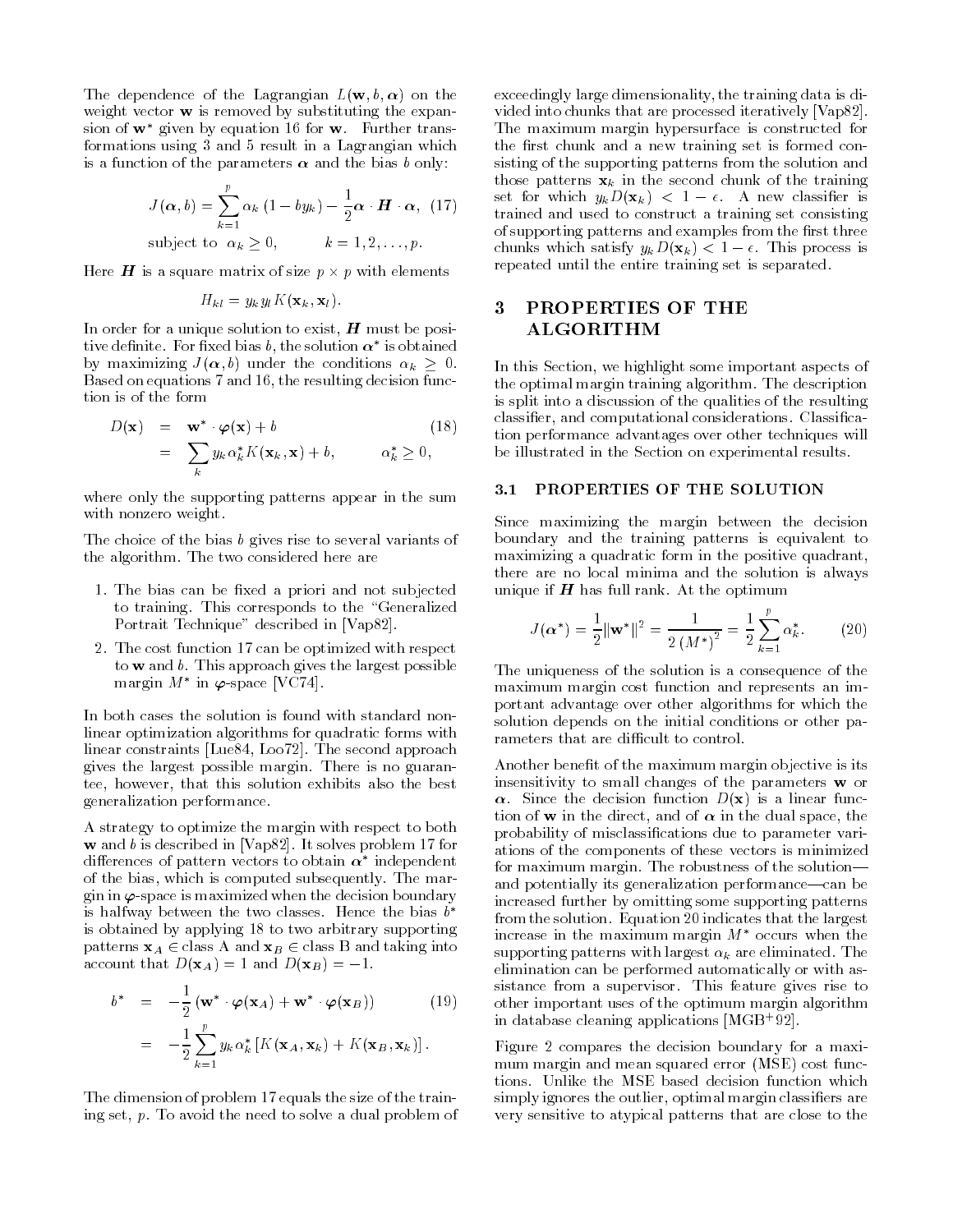

Figure 2: Linear decision boundary for MSE (left) and maximum margin cost functions (middle, right) in the presence of an outlier. In the rightmost picture the outlier has been removed. The numbers reflect the ranking of supporting patterns according to the magnitude of their Lagrange coefficient  $\alpha_k$  for each class individually.

decision boundary. These examples are readily identified as those with the largest  $\alpha_k$  and can be eliminated either automatically or with supervision. Hence, optimal margin classiers give complete control over the handling of outliers as opposed to quietly ignoring them

The optimum margin algorithm performs automatic ca pacity tuning of the decision function to achieve good generalization An estimate for an upper bound of the generalization error is obtained with the "leave-one-out" method: A pattern  $\mathbf{x}_k$  is removed from the training set. A classifier is then trained on the remaining patterns and tested on  $\mathbf{x}_k$ . This process is repeated for all  $p$ training patterns The generalization error is estimated by the ratio of misclassified patterns over  $p$ . For a maximum margin classifier, two cases arise: If  $x_k$  is not a supporting pattern, the decision boundary is unchanged and  $\mathbf{x}_k$  will be classified correctly. If  $\mathbf{x}_k$  is a supporting pattern, two cases are possible:

- 1. The pattern  $x_k$  is linearly dependent on the other supporting patterns. In this case it will be classified correctly
- 2.  $\mathbf{x}_k$  is linearly independent from the other supporting patterns. In this case the outcome is uncertain. In the worst case  $m'$  linearly independent supporting patterns are misclassified when they are omitted from the training data

Hence the frequency of errors obtained by this method is at most  $m'/p$ , and has no direct relationship with the number of adjustable parameters The number of linearly independent supporting patterns  $m'$  itself is bounded by  $\min(N, p)$ . This suggests that the number of supporting patterns is related to an effective capacity of the classifier that is usually much smaller than the VC-dimension,  $N + 1$  [Vap82, HLW88].

In polynomial classifiers, for example,  $N \approx n<sup>4</sup>$ , where n is the dimension of  $\mathbf{x}$ -space and q is the order of the

polynomial. In practice,  $m \leq p \ll N$ , i.e. the number of supporting patterns is much smaller than the dimen sion of the  $\varphi$ -space. The capacity tuning realized by the maximum margin algorithm is essential to get general ization with high-order polynomial classifiers.

#### COMPUTATIONAL CONSIDERATIONS  $3.2$

Speed and convergence are important practical consid erations of classification algorithms. The benefit of the dual space representation to reduce the number of com putations required for example for polynomial classiers has been pointed out already. In the dual space, each evaluation of the decision function  $D(\mathbf{x})$  requires m evaluations of the kernel function  $K(\mathbf{x}_k, \mathbf{x})$  and forming the weighted sum of the results. This number can be further reduced through the use of appropriate search tech niques which omit evaluations of  $K$  that yield negligible contributions to  $D(\mathbf{x})$  [Omo91].

Typically, the training time for a separating surface from a database with several thousand examples is a few minutes on a workstation, when an efficient optimization algorithm is used All experiments reported in the next section on a database with 7300 training examples took less than five minutes of CPU time per separating surface. The optimization was performed with an algorithm due to Powell that is described in Lue-Lue-Lue-Lueavailable from public numerical libraries

Quadratic optimization problems of the form stated in 17 can be solved in polynomial time with the Ellipsoid method [NY83]. This technique finds first a hyperspace that is guaranteed to contain the optimum; then the volume of this space is reduced iteratively by a constant fraction The algorithm is polynomial in the number of free parameters  $p$  and the encoding size (i. e. the accuracy of the problem and solution). In practice, however, algorithms without guaranteed polynomial convergence are more efficient.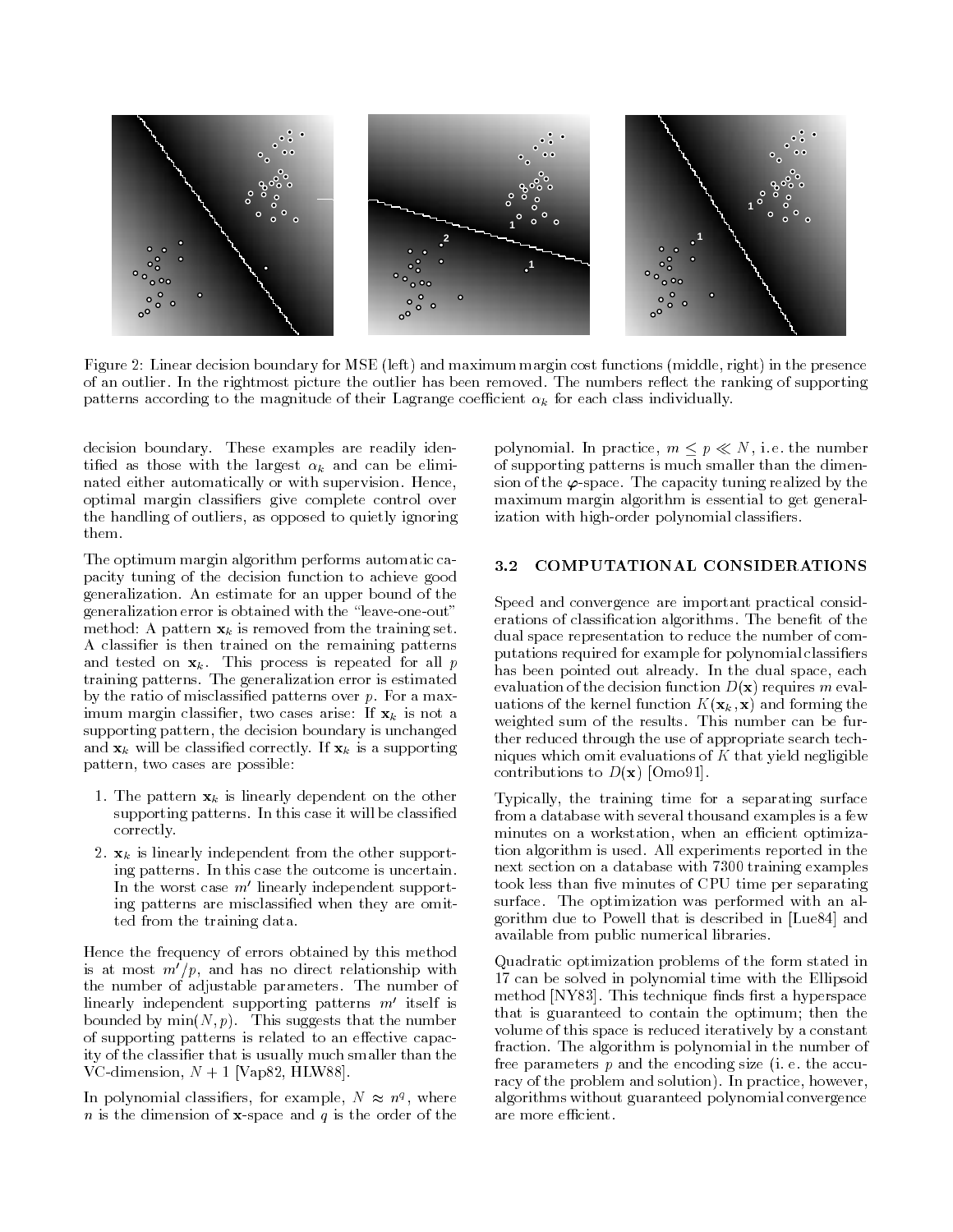

Figure 3: Supporting patterns from database DB2 for class 2 before cleaning. The patterns are ranked according to  $\alpha_k$ .

### EXPERIMENTAL RESULTS

The maximum margin training algorithm has been tested on two databases with images of handwritten digits. The first database  $(DB1)$  consists of 1200 clean images recorded from ten subjects Half of this data is used for training and the other half is used to evaluate the generalization performance A comparative analy sis of the performance of various classification methods on DBI can be found in  $\vert \mathbf{G} \mathbf{V} \mathbf{B} \vert$  92, GPP '89, GBD92]. The other database (DB2) used in the experiment consists of  $7300$  images for training and  $2000$  for testing and has been recorded from actual mail pieces Results for this data have been reported in several publications see e.g.  $\lfloor \text{CDD} \rfloor$  . The resolution of the images in both databases is the contract of the contract of the contract of the contract of the contract of the contract of the contract of the contract of the contract of the contract of the contract of the contract of the contract of t

In all experiments, the margin is maximized with respect to  $w$  and  $b$ . Ten hypersurfaces, one per class, are used to separate the digits. Regardless of the difficulty of the problem—measured for example by the number of supporting patterns found by the algorithm—the same similarity function  $K(\mathbf{x}, \mathbf{x}')$  and preprocessing is used for all hypersurfaces of one experiment. The results obtained with different choices of  $K$  corresponding to linear hyperplanes, polynomial classifiers, and basis functions are summarized below. The effect of smoothing is investigated as a simple form of preprocessing

For linear hyperplane classifiers, corresponding to the similarity function  $K(X, X) = X X$ , the algorithm linds an errorless separation for database DB1. The percentage of errors on the test set is  $3.2\%$ . This result compares favorably to hyperplane classifiers which minimize the mean squared error (backpropagation or pseudoinverse), for which the error on the test set is  $12.7\%$ .

Database DB2 is also linearly separable but contains several meaningless patterns. Figure 3 shows the supporting patterns with large Lagrange multipliers  $\alpha_k$  for the hyperplane for class 2. The percentage of misclassifications on the test set of DB2 drops from  $15.2\%$  without cleaning to  $10.5\%$  after removing meaningless and ambiguous patterns

Better performance has been achieved with both databases using multilayer neural networks or other

classification functions with higher capacity than linear subdividing planes. Tests with polynomial classifiers of order q, for which  $K(X, X) = (X \times X + 1)^2$ , give the following error rates and average number of support ing patterns per hypersurface m- This average is computed as the total number of supporting patterns divided by the number of decision functions Patterns that support more than one hypersurface are counted only once in the total. For comparison, the dimension N of  $\varphi$ -space is also listed.

|         |           |                     | DR <sub>2</sub> |                     |                   |
|---------|-----------|---------------------|-----------------|---------------------|-------------------|
|         | error     | $\langle m \rangle$ | error           | $\langle m \rangle$ |                   |
| linear) | 3.2%      | 36                  | $10.5\,\%$      |                     | 256               |
|         | $1.5\,\%$ | 44                  | $5.8\,\%$       | 89                  | $3 \cdot 10^4$    |
|         | 1.7%      | 50                  | $5.2\,\%$       | 79                  | $8 \cdot 10^{7}$  |
|         |           |                     | 4.9%            | 72                  | $4 \cdot 10^{9}$  |
|         |           |                     | 5.2%            | 69                  | $1 \cdot 10^{12}$ |

The results obtained for DB2 show a strong decrease of the number of supporting patterns from a linear to a third order polynomial classification function and an equivalently significant decrease of the error rate. Further increase of the order of the polynomial has little ef fect on either the number of supporting patterns or the performance, unlike the dimension of  $\varphi$ -space, N, which increases exponentially The lowest error rate - increases exponentially The lowest error rate - increases expo obtained with a forth order polynomial and is slightly better than the  $5.1\%$  reported for a five layer neural network with a sophisticated architecture [CBD + 90], which has been trained and tested on the same data

In the above experiment, the performance changes drastically between first and second order polynomials. This may be a consequence of the fact that maximum VC dimension of an  $q$ -th order polynomial classifier is equal to the dimension  $n$  of the patterns to the  $q$ -th power and thus much larger than  $n$ . A more gradual change of the VC-dimension is possible when the function  $K$  is chosen to be a power series, for example

$$
K(\mathbf{x}, \mathbf{x}') = \exp\left(\gamma \mathbf{x} \cdot \mathbf{x}'\right) - 1. \tag{21}
$$

In this equation the parameter  $\gamma$  is used to vary the VCdimension gradually. For small values of  $\gamma$ , equation 21 approaches a linear classifier with VC-dimension at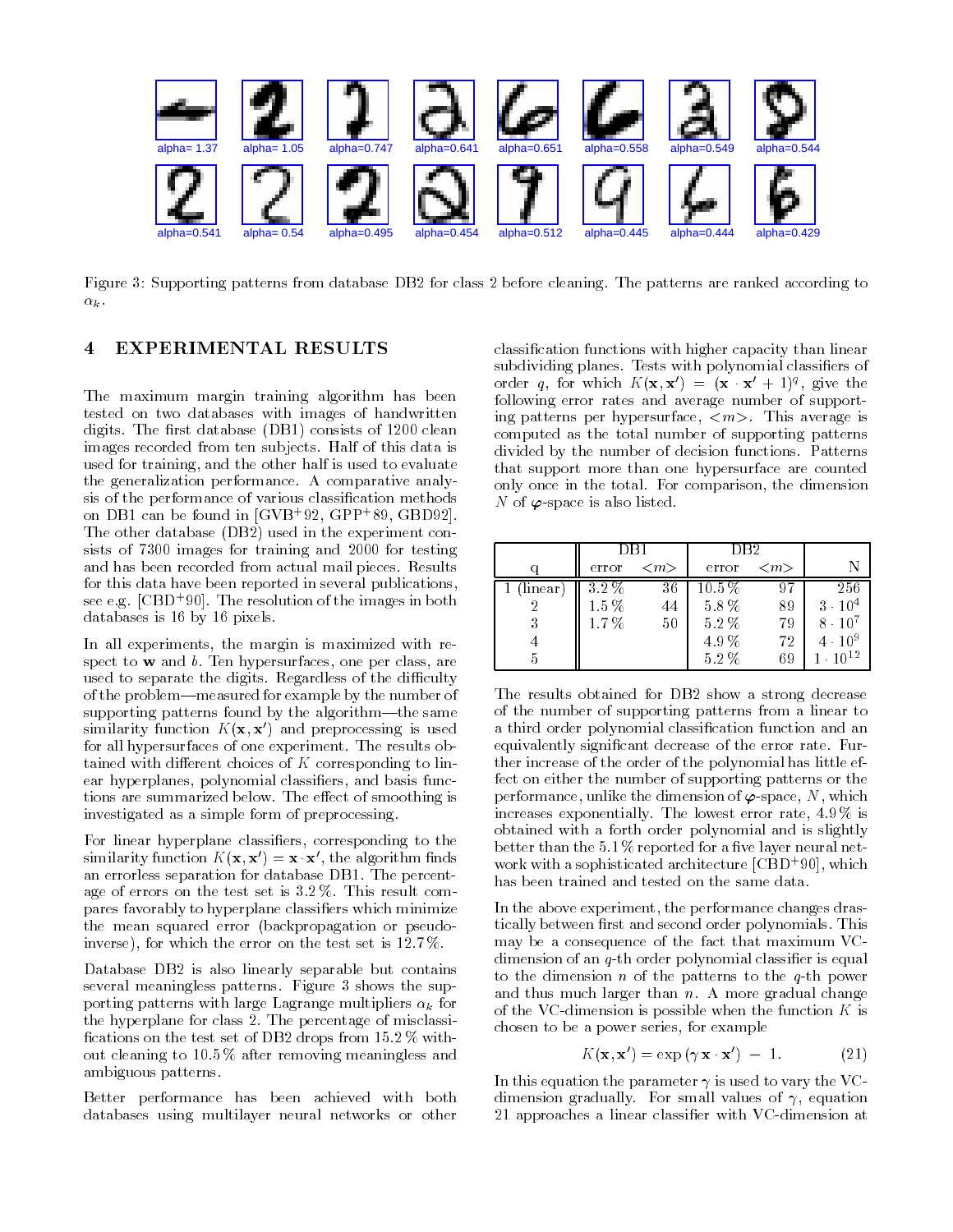

rigure 4. Decision boundaries for maximum margin classifiers with second order polynomial decision rule  $K(X, X) =$  $(\mathbf{x} \cdot \mathbf{x} + 1)^\top$  (left) and an exponential KBF  $K(\mathbf{x}, \mathbf{x}) = \exp(-\|\mathbf{x} - \mathbf{x}\|/2)$  (middle). The rightmost picture shows the decision boundary of a two layer neural network with two hidden units trained with backpropagation.

most equal to the dimension  $n$  of the patterns plus one. Experiments with database DB1 lead to a slightly better performance than the  $1.5\%$  obtained with a second order polynomial classifier:

|      | DB1       |
|------|-----------|
| 0.25 | 23%       |
| 0.50 | 2.2%      |
| 0.75 | $1.3\%$   |
| 1 00 | $1.5\,\%$ |

When  $K(\mathbf{x}, \mathbf{x}')$  is chosen to be the hyperbolic tangent, the resulting classifier can be interpreted as a neural network with one hidden layer with  $m$  hidden units. The supporting patterns are the weights in the first layer, and the coefficients  $\alpha_k$  the weights of the second, linear layer. The number of hidden units is chosen by the training algorithm to maximize the margin between the classes A and B Substituting the hyperbolic tangent for the exponential function did not lead to better results in our experiments

The importance of a suitable preprocessing to incorpo rate knowledge about the task at hand has been pointed out by many researchers. In optical character recognition, preprocessings that introduce some invariance to scaling, rotation, and other distortions are particularly important [SLD92]. As in [GVB'92], smoothing is used to achieve insensitivity to small distortions The table below lists the error on the test set for different amounts of smoothing. A second order polynomial classifier was used for database DB1, and a forth order polynomial for DB2. The smoothing kernel is Gaussian with standard

|              | DB1       |                     | DB2     |                     |
|--------------|-----------|---------------------|---------|---------------------|
|              | error     | $\langle m \rangle$ | error   | $\langle m \rangle$ |
| no smoothing | $1.5\,\%$ | 44                  | 49%     | 72                  |
| $0.5\,$      | 1.3%      | 41                  | 4.6%    | 73                  |
| 0.8          | $0.8\,\%$ | 36                  | 5.0%    | 79                  |
| $1.0\,$      | $0.3\,\%$ | 31                  | $6.0\%$ | 83                  |
| 12           | $0.8\%$   | 31                  |         |                     |

The performance improved considerably for DB1. For DB2 the improvement is less significant and the optimum was obtained for less smoothing than for DB1. This is expected since the number of training patterns in DB is much larger than in DB versus A higher performance gain can be expected for more selec tive hints than smoothing, such as invariance to small rotations or scaling of the digits [SLD92].

Better performance might be achieved with other sim ilarity functions  $K(\mathbf{x},\mathbf{x})$ . Figure 4 shows the decision boundary obtained with a second order polynomial and a radial basis function (RBF) maximum margin classifier with  $K(\mathbf{x}, \mathbf{x}') = \exp(-\|\mathbf{x} - \mathbf{x}'\|/2)$ . The decision boundary of the polynomial classifier is much closer to one of the two classes. This is a consequence of the nonlinear transform from  $\varphi$ -space to x-space of polynomials which realizes a position dependent scaling of distance Radial Basis Functions do not exhibit this problem The decision boundary of a two layer neural network trained with backpropagation is shown for comparison

### 5 CONCLUSIONS

Maximizing the margin between the class boundary and training patterns is an alternative to other training ing methods optimizing cost functions such as the mean squared error. This principle is equivalent to minimizing the maximum loss and has a number of important features These include automatic capacity tuning of the classification function, extraction of a small number of supporting patterns from the training data that are relevant for the classification, and uniqueness of the solution. They are exploited in an efficient learning algorithm for classifiers linear in their parameters with very large capacity, such as high order polynomial or RBF classifiers. Key is the representation of the decision function in a dual space which is of much lower dimensionality than the feature space.

The efficiency and performance of the algorithm have been demonstrated on handwritten digit recognition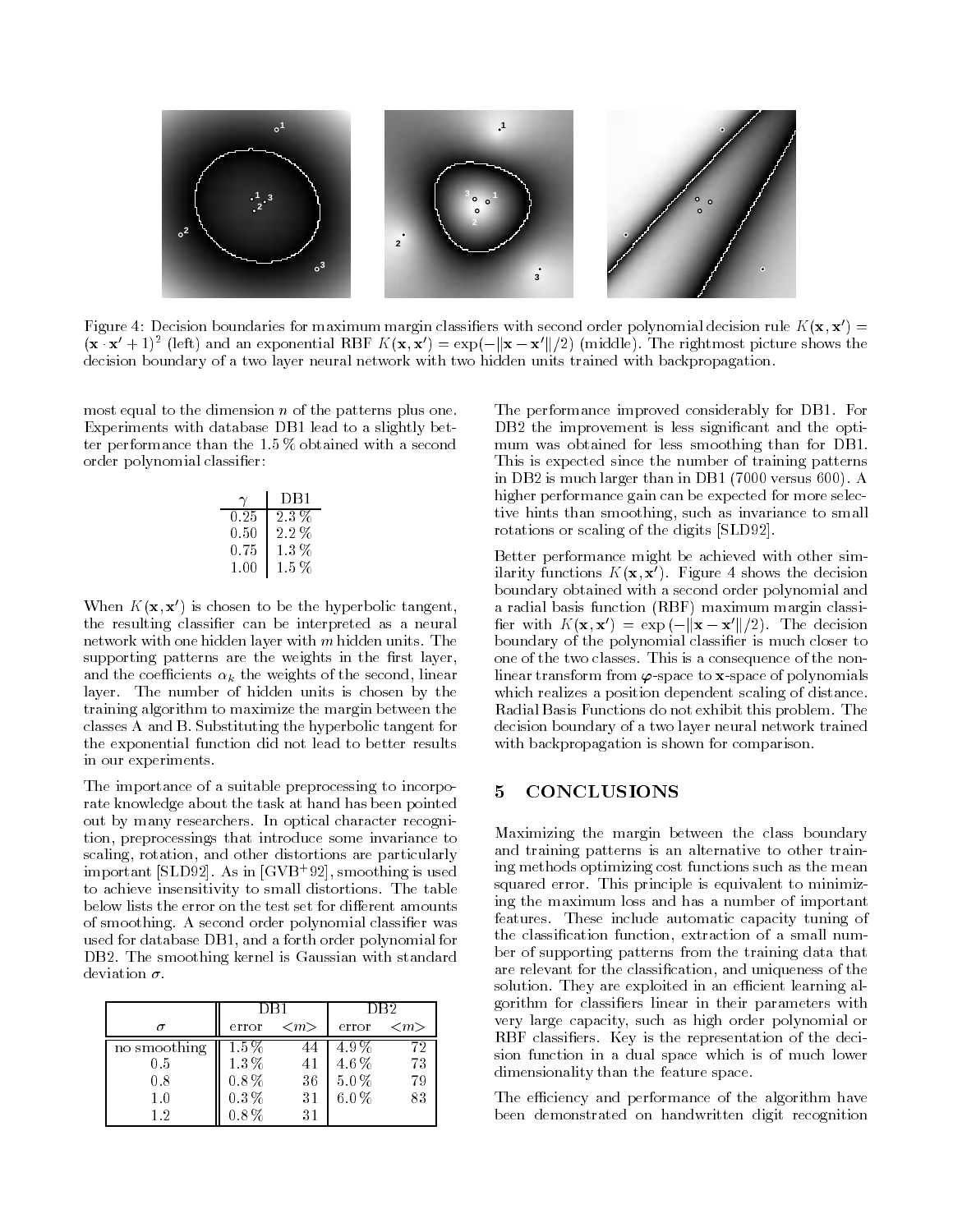problems. The achieved performance matches that of sophisticated classifiers, even though no task specific knowledge has been used. The training algorithm is polynomial in the number of training patterns, even in cases when the dimension of the solution space  $(\varphi$ space) is exponential or infinite. The training time in all experiments was less than an hour on a workstation

### Acknowledgements

We wish to thank our colleagues at UC Berkeley and AT&T Bell Laboratories for many suggestions and stimulating discussions. Comments by L. Bottou, C. Cortes, S. Sanders, S. Solla, A. Zakhor, and the reviewers are gratefully acknowledged. We are especially indebted to R. Baldick and D. Hochbaum for investigating the polynomial convergence property, S. Hein for providing the code for constrained nonlinear optimization, and D. Haussler and M. Warmuth for help and advice regarding performance bounds

# References

- M.A. Aizerman, E.M. Braverman, and L.I. ABR -Rozonoer Theoretical foundations of the potential function method in pattern recog nition learning. Automation and Remote nition learning Automation and Remote Control  -
- [BH89] E. B. Baum and D. Haussler. What size net gives valid generalization! Neural Compu tation is a contract of the contract of the contract of the contract of the contract of the contract of the con
- [BL88] D. S. Broomhead and D. Lowe. Multivariate functional interpolation and adap tive networks. Complex Systems,  $2:321$  -355, 1988.
- $[CBD+90]$ Yann Le Cun, Bernhard Boser, John S. Denker, Donnie Henderson, Richard E. Howard, Wayne Hubbard, and Larry D. Jackel Handwritten digit recognition with a back
propagation network In David S Touretzky, editor, Neural Information Processing System in the system of the contract of the contract of the contract of the contract of the contract of Morgan Kaufmann Publishers, San Mateo, CA, 1990.
- [CH53] R. Courant and D. Hilbert. Methods of mathematical physics. Interscience, New York, 1953.
- [DH73] R.O. Duda and P.E. Hart. Pattern Classification And Scene Analysis. Wiley and Son, 1973.
- [GBD92] S. Geman, E. Bienenstock, and R. Doursat. Neural networks and the bias/variance dilemma Neural Computation - 1992.
- |GPP | O9|| I. Guyon, I. Poujaud, L. Personnaz, G. Dreyfus, J. Denker, and Y. LeCun. Comparing different neural network architectures for classifying handwritten digits In

Proc- Int- Joint Conf- Neural Networks Int Joint Conference on Neural Networks, 1989.

- GVB Isabelle Guyon Vladimir Vapnik Bernhard Boser, Leon Bottou, and Sara Solla. Structural risk minimization for character recog nition. In David S. Touretzky, editor, Neural Information Processing Systems volume - Morgan Kaufmann Publishers, San Mateo,  $CA, 1992.$  To appear.
- [HLW88] David Haussler, Nick Littlestone, and Manfred Warmuth. Predicting 0,1-functions on randomly drawn points. In Proceedings of the 29th Annual Symposium on the Foundations of Computer Science, pages  $100-109$ . IEEE, 1988.
- [KM87] W. Krauth and M. Mezard. Learning algorithms with optimal stability in neural net works a mathematic service of the most of the service of the service of the service of the service of the service of the service of the service of the service of the service of the service of the service of the service of 1987.
- [Loo72] F. A. Lootsma, editor. Numerical Methods for Non-linear Optimization. Academic Press, London, 1972.
- $[Lue84]$ David Luenberger. Linear and Nonlinear Programming Addison
Wesley -
- [Mac92] D. MacKay. A practical bayesian framework for backprop networks. In David S. Touretzky, editor, Neural Information Processing Systems volume - Morgan Kaufmann Pub lishers, San Mateo, CA, 1992. To appear.
- [MD89] J. Moody and C. Darken. Fast learning in networks of locally tuned processing units Neural Computation -
- |MGB | 92| N. Matic, I. Guyon, L. Bottou, J. Denker, and V. Vapnik. Computer-aided cleaning of large databases for character recognition In *Digest ICPR*. ICPR, Amsterdam, August 1992.
- [Moo92] J. Moody. Generalization, weight decay, and architecture selection for nonlinear learn ing systems. In David S. Touretzky, editor, Neural Information Processing Systems, volume - Morgan Kaufmann Publishers San Mateo, CA, 1992. To appear.
- [NY83] A.S. Nemirovsky and D. D. Yudin. *Problem*  $Complexity$  and Method Efficiency in Optimization. Wiley, New York, 1983.
- [Omo91] S.M. Omohundro. Bumptrees for efficient function, constraint and classification learning In R.P. Lippmann and et al., editors,  $NIPS 90$ , San Mateo CA, 1991. IEEE, Morgan Kaufmann
- $[PG90]$ T. Poggio and F. Girosi. Regularization algorithms for learning that are equivalent to multipart multipart in the state of the set of the set of the set of the set of the set of the set of the set February 1990.